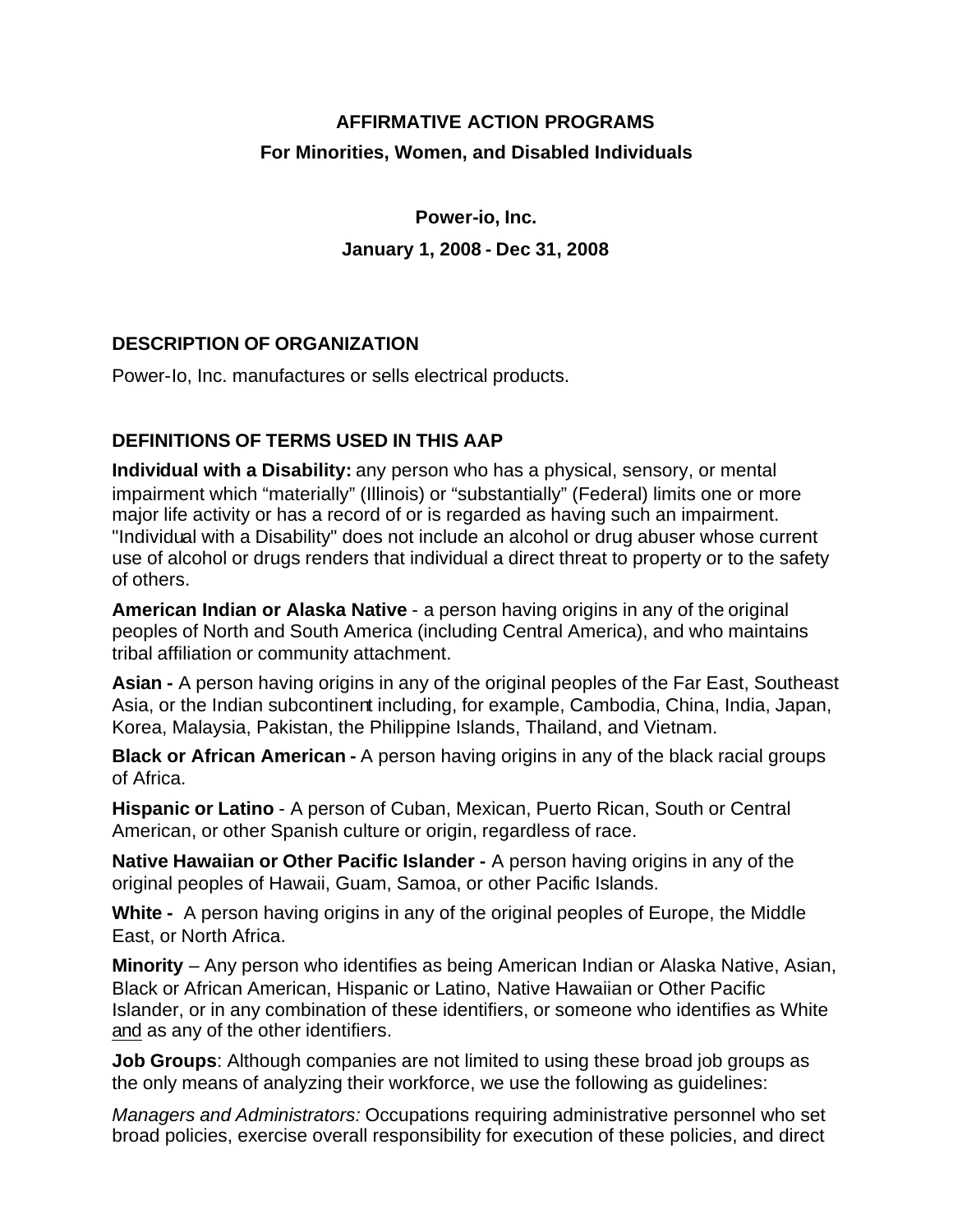individual departments or special phases of an organization's operations. Includes: officials, executives, middle management, plant managers, department managers, superintendents, salaried supervisors who are members of management, purchasing agents and buyers. First line supervisors, unless specifically listed under officials and managers or craft (skilled), who engage in the same activities as the employees they supervise should be reported in the same job category.

*Professionals and Technicians:* Professionals are considered to be persons working in occupations requiring either college graduation or experience of such kind and amount as to provide a comparable background. Technicians are those whose work requires a combination of basic scientific knowledge and manual skills which can be obtained through about two years of post high school education, such as is offered in many technical schools and community colleges, or through equivalent on-the-job training.

*Sales Workers:* Occupations engaged wholly or primarily in direct selling. Includes: advertising agents and sales agents, insurance agents and brokers, real estate agents and brokers, sales agents and sales clerks, grocery clerks, cashiers/checkers.

*Office and Clerical:* All clerical work regardless of the level of difficulty, where the activities are predominantly non-manual, though some manual work not directly involved with altering or transporting the products is included. Includes: bookkeepers, collectors, messengers, office helpers, office machine operators, shipping and receiving clerks, stenographers, typists, secretaries, and telephone operators.

*Skilled Crafts:* Manual workers of a relatively high skill level, having a thorough and comprehensive knowledge of the process involved in their work. They exercise considerable independent judgment and usually receive an extensive period of training. Includes: building trades, hourly paid foremen and lead-workers who are not members of management, mechanics and repairmen, skilled machinery occupations, electricians. Exclude learners and helpers of craft workers (apprentices).

*Operatives:* (Semi-skilled): Workers who operate machines or processing equipment or perform other factory-type duties of an intermediate skill level which can be mastered in a few weeks and requires only limited training. Includes: apprentices, operatives, attendants, delivery and route drivers, truck and tractor drivers, dressmakers, weavers, welders. Include craft apprentices in such fields as auto mechanics, printing, metalwork, carpentry, plumbing and other building trades.

*Laborers:* (Unskilled): Workers in manual occupations which generally require no special training. They perform elementary duties which may be learned in a few days and which require the application of little or no independent judgment. Includes: garage laborers, car washers, gardeners, lumber workers, laborers performing lifting, digging, mixing and loading.

*Service Workers:* Workers in both protective and nonprotective service occupations. Includes: attendants, clean-up workers, janitors, guards, police, fire fighters, waiters and waitresses.

**Underutilization:** The Illinois Department of Human Rights defines underutilization as being present in a job group if the number of women or minorities in a job group is less than what would be expected based on the availability percentage we have adopted for this analysis. We use a "whole person rule," so that any fractional underutilization is rounded down to the nearest whole number. Declaration of underutilization does not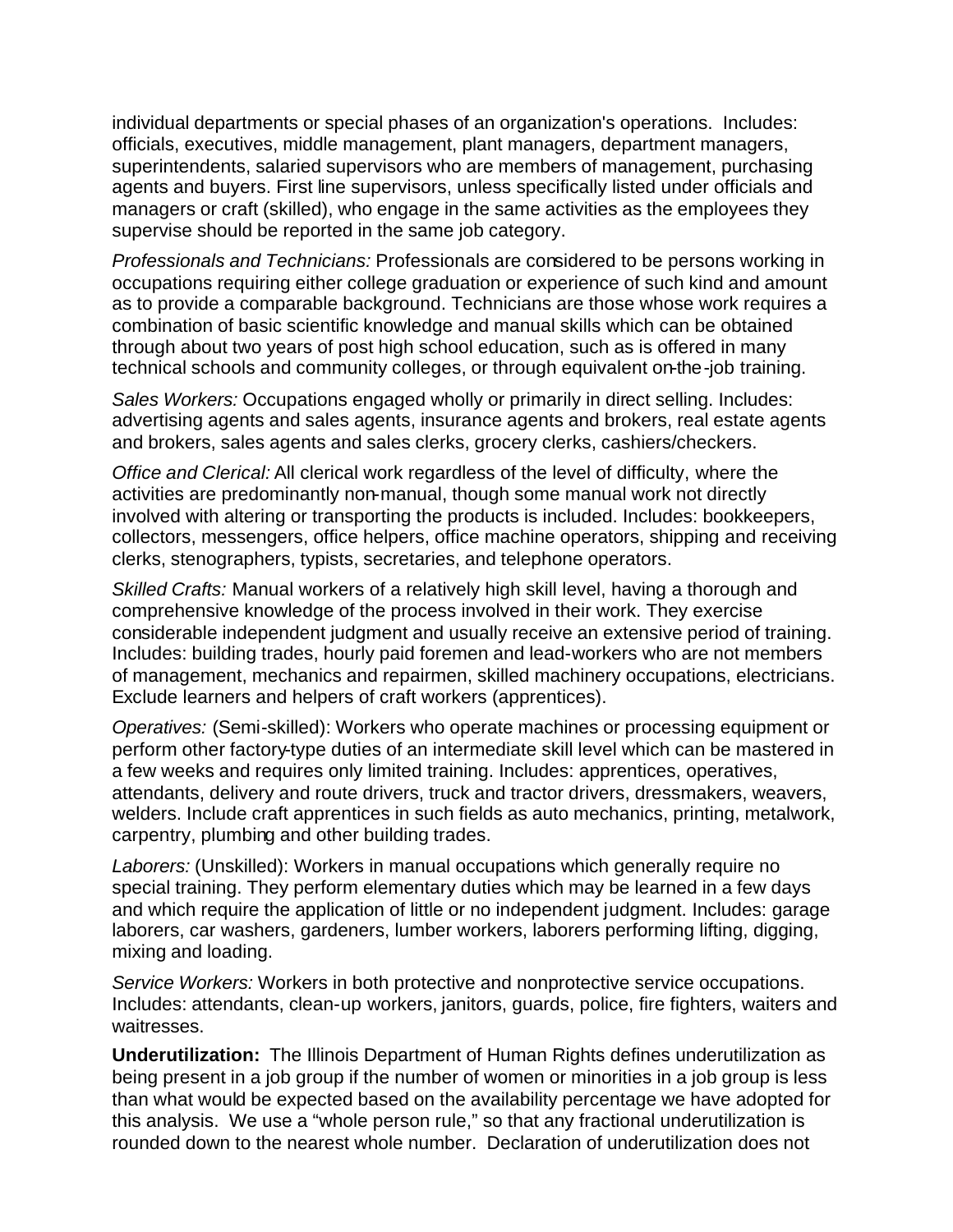indicate that discrimination has occurred in a company; rather it is a term used within this plan document to enable our company to apply good faith efforts to ensure equal opportunity.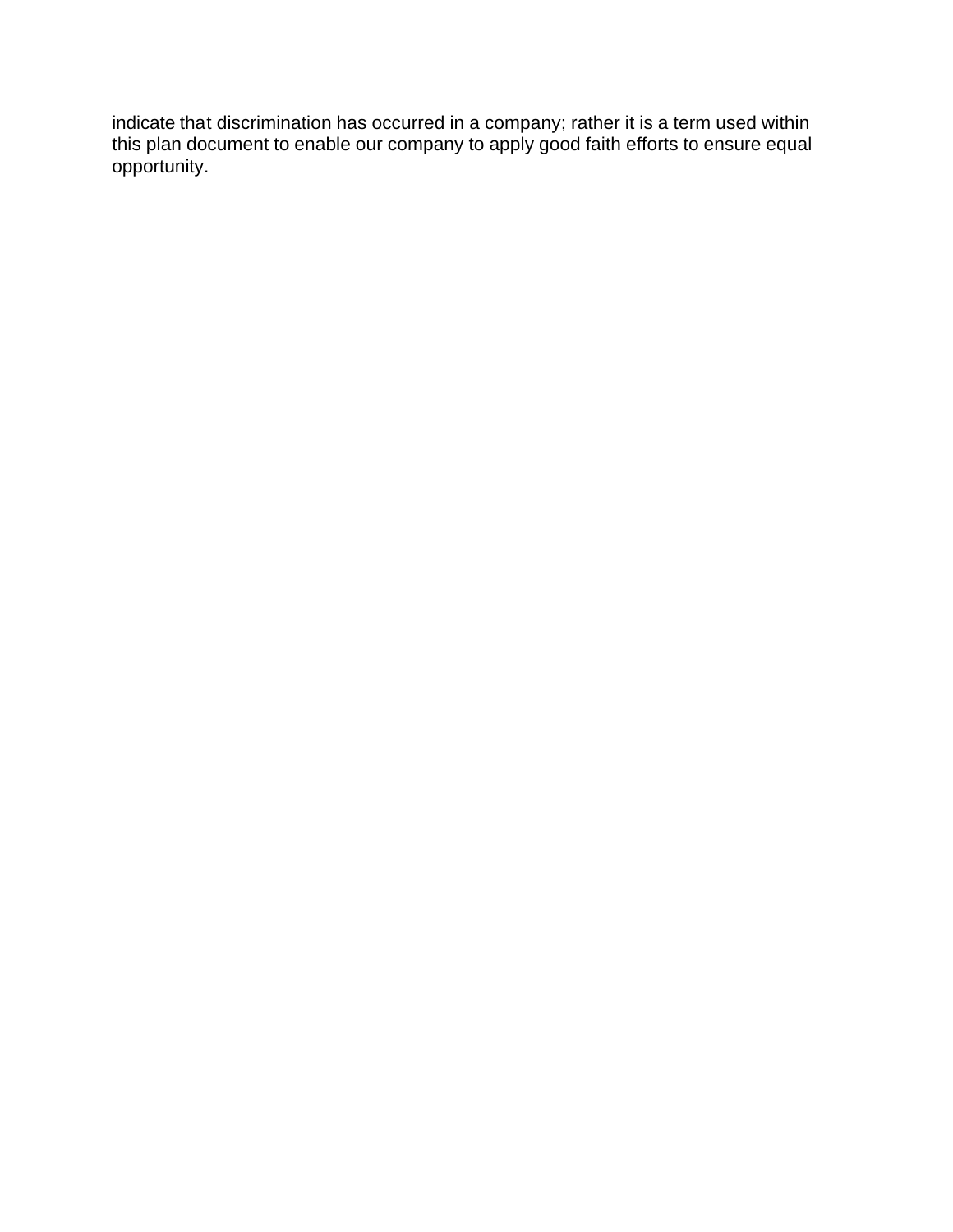### **EQUAL EMPLOYMENT OPPORTUNITY POLICY**

This is to affirm Power-Io, Inc.policy of providing Equal Opportunity to all employees and applicants for employment in accordance with all applicable Equal Employment Opportunity/Affirmative Action laws, directives and regulations of Federal, State and Local governing bodies or agencies thereof.

Our organization will not discriminate against or harass any employee or applicant for employment because of race, color, creed, religion, national origin, sex, sexual orientation, disability, age, marital status, membership or activity in a local human rights commission, or status with regard to public assistance.

We will take Affirmative Action to ensure that all employment practices are free of such discrimination. Such employment practices include, but are not limited to, the following: hiring, upgrading, demotion, transfer, recruitment or recruitment advertising, selection, layoff, disciplinary action, termination, rates of pay or other forms of compensation, and selection for training, including apprenticeship. We will provide reasonable accommodation to applicants and employees with disabilities.

Power-Io, Inc. will evaluate the performance of its management and supervisory personnel on the basis of their involvement in achieving these Affirmative Action objectives as well as other established criteria. In addition, all other employees are expected to perform their job responsibilities in a manner that supports equal employment opportunity for all.

I have appointed myself to manage the Equal Employment Opportunity Program. This person's responsibilities will include monitoring all Equal Employment Opportunity activities and reporting the effectiveness of this Affirmative Action Program, as required by Federal, State and Local agencies. I will receive and review reports on the progress of the program. Any employee or applicant may inspect our Affirmative Action Program during normal business hours by contacting the EEO Coordinator.

If any employee or applicant for employment believes he or she has been treated in a way that violates this policy, they should contact either any other representative of management, including me.Responsible parties will investigate allegations of discrimination or harassment as confidentially and promptly as possible, and we will take appropriate action in response to these investigations.

*John Walsh*

1/1/2008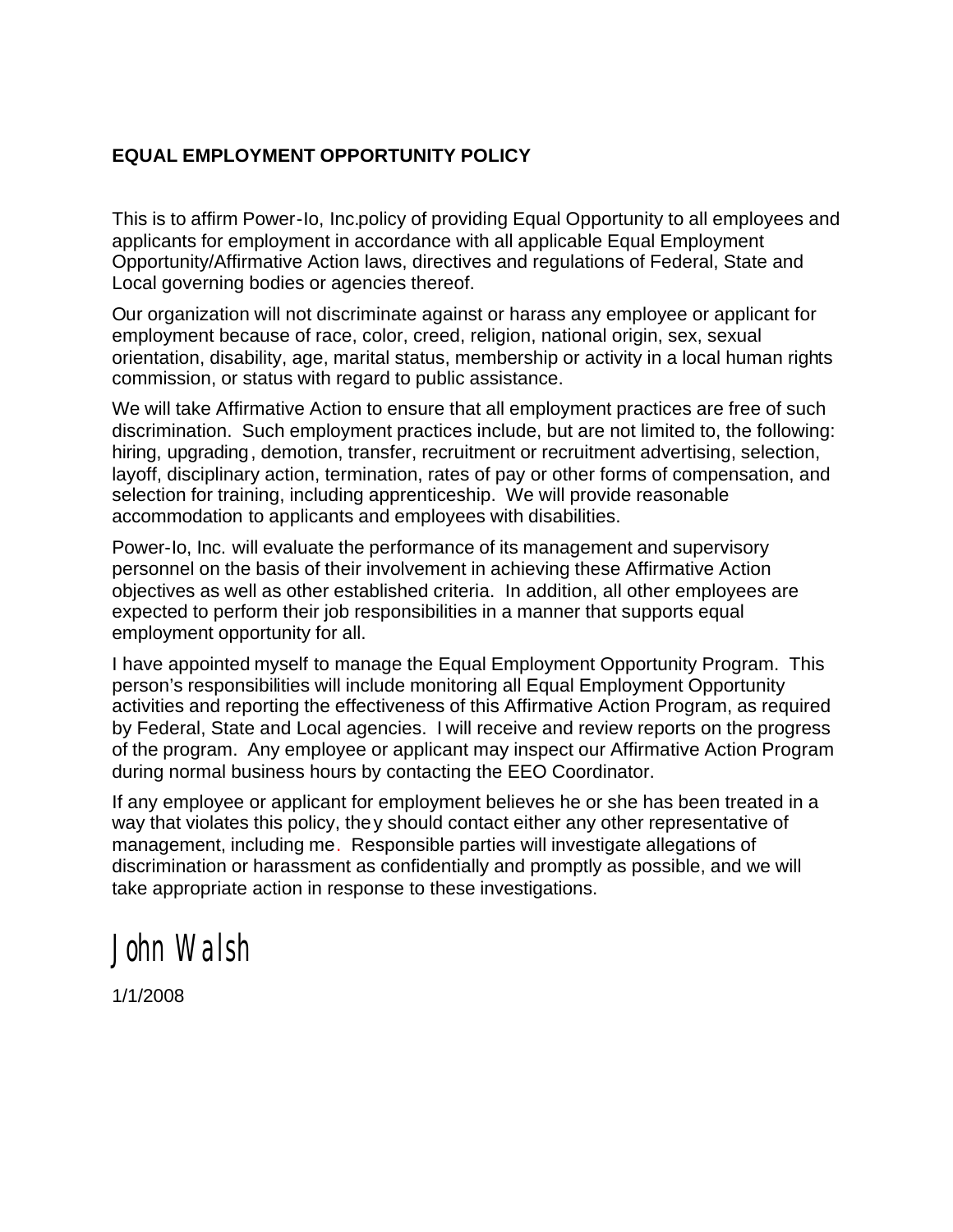# **ASSIGNMENT OF RESPONSIBILITY FOR AFFIRMATIVE ACTION PROGRAM**

John Walsh is designated as EEO/AA coordinator to monitor all employment activity to ensure that our EEO/AA policies are being carried out. The EEO/AA coordinator will be given the necessary top management support and staffing to fulfill the duties of the position. Those duties include, but are not limited to, the following:

- 1. Develop our EEO/AA policy statement and Affirmative Action Plan/Program, so that it is consistent with our policies, and so that it establishes our affirmative action goals and objectives.
- 2. Implement the Affirmative Action Plan/Program including internal and external dissemination of our EEO/AA policies and plan.
- 3. Conduct and/or coordinate EEO/AA training and orientation.
- 4. Ensure that our managers and supervisors understand it is their responsibility to take action to prevent the harassment of employees and applicants for employment.
- 5. Ensure that all minority, female, and disabled employees are provided equal opportunity as it relates to organization-sponsored training programs, recreational/social activities, benefit plans, pay and other working conditions.
- 6. Implement and maintain EEO audit, reporting, and record-keeping systems in order to measure the effectiveness of our Affirmative Action Plan/Program and to determine whether our goals and objectives have been attained.
- 7. Coordinate the implementation of necessary affirmative action to meet compliance requirements and goals.
- 8. Serve as liaison between our organization and relevant governmental enforcement agencies.
- 9. Coordinate the recruitment and employment of women, minorities, and people with disabilities, and coordinate the recruitment and utilization of businesses owned by women, minorities, and people with disabilities.
- 10.Coordinate employee and company support of community action programs that may lead to the full employment of women, minorities, and people with disabilities.
- 11.Receive, investigate, and attempt to resolve all EEO complaints.
- 12.Keep management informed of the latest developments in the area of EEO.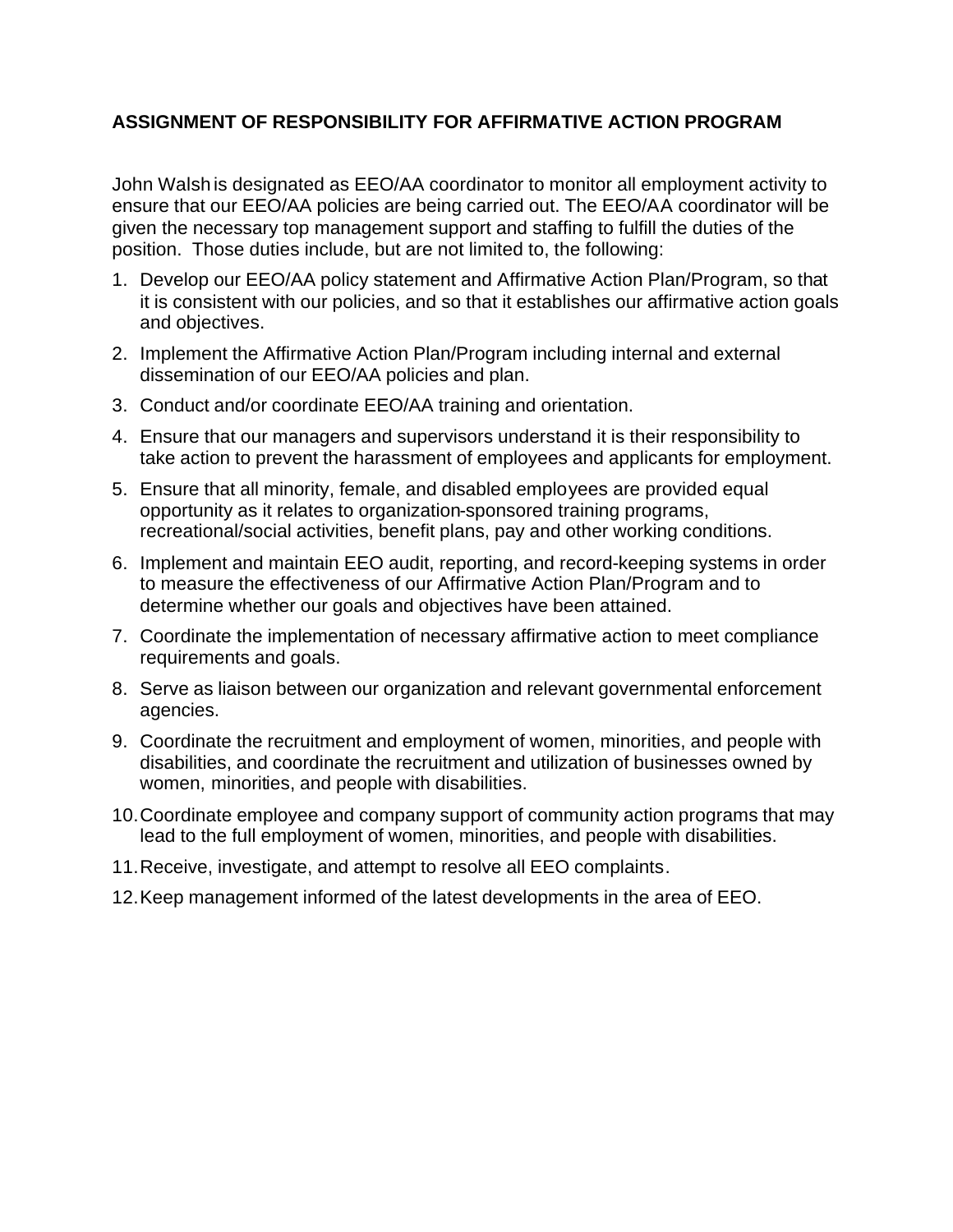# **DISSEMINATION OF AFFIRMATIVE ACTION POLICY AND PLAN**

# **A. Internal Dissemination**

- 1. Our policy statement and non-discrimination posters will be permanently posted and conspicuously displayed in areas available to employees and applicants for employment
- 2. Our EEO/AA policy statement will be communicated to our employees in the same manner that other major personnel policies or decisions are communicated.
- 3. Our EEO/AA policies will be included in our policy manual or employee handbook and in any collective bargaining agreements.
- 4. Our policy will be made available to all employees including part-time, temporary or seasonal employees.
- 5. We will review our EEO/AA policies at least once a year with all of our employees and management.

#### **B. External Dissemination**

- 1. As needed, we will notify all subcontractors, vendors, and suppliers of our EEO/AA policy and project goals, requiring supportive action on their part.
- 2. We will notify all recruitment sources, employment agencies, and labor unions of our EEO/AA policies, and we will encourage them to assist us in achieving our affirmative action objectives by actively recruiting and referring women, minorities, and people with disabilities.
- 3. We will include the statement "Equal Opportunity Employer" or "Affirmative Action Employer" on advertisements recruiting employees, on employment applications, and on our company's website, if we post job opportunities on our website.

# **INTERNAL AUDIT AND REPORTING SYSTEMS**

Our EEO Coordinator has the responsibility for implementing and monitoring our affirmative action programs. Department heads, managers, and supervisors are responsible for providing the EEO Coordinator with information and/or statistical data as necessary to measure our good faith efforts to implement our programs.

At least annually, internal audit reports will be prepared in table format and dated. Data collected for these reports will include applicant flow, new hires, promotions, transfers, and terminations (voluntary and involuntary) by job group. Figures for each personnel process must show a breakdown by sex, minority classification, and disability status. Reports will be disseminated to appropriate levels of management, and any problem areas will be addressed as promptly as possible.

External reports will be submitted to government agencies, like the Illinois Department of Human Rights, as required.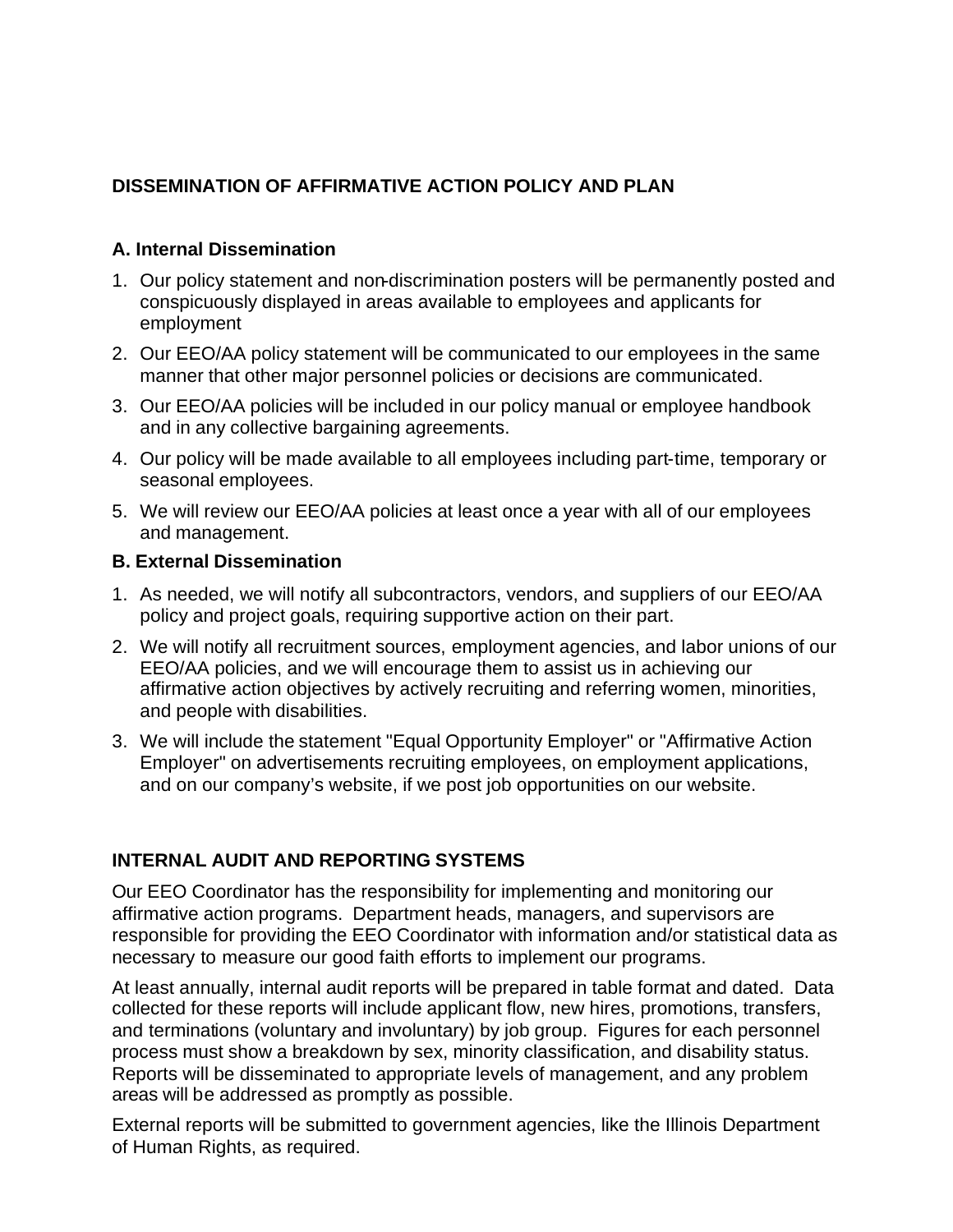#### **WORKFORCE ANALYSIS**

### **AVAILABILITY/UTILIZATION/UNDERUTILIZATION ANALYSIS**

#### **GOALS AND TIMETABLES**

We will make a good faith effort to meet construction goals as described by government agencies, whether we are a prime or subcontractor.

# **PROBLEM AREA IDENTIFICATION**

Power-Io, Inc.periodically conducts an in-depth analysis of its total employment process to determine whether and where impediments to equal employment opportunity may exist. We evaluated:

- 1. Workforce composition by job group: We have identified no underutilization of women or minorities in our current workforce. We will continue to monitor our workforce composition to ensure that no problems arise.
- 2. Personnel activity: We routinely conduct adverse impact analyses using the "Eighty Percent Test" or other statistical methods to analyze our personnel activities, including applicant flow, hires, promotions, terminations and other personnel actions, to determine if there are selection disparities between men and women, minorities and nonminorities (and within specific racial groups, if appropriate), or disabled and nondisabled applicants or employees. If any tests are used as a part of our selection process, we have determined that these tests are job-related and are validated. We have taken corrective action to remove any barriers to hiring or retaining women, people of color, or people with disabilities.
- 3. Compensation system: We routinely review our compensation system, including rates of pay and bonuses, to determine whether there are gender, race, ethnicity, or disability-based disparities. If any disparities are identified, we take prompt action to resolve the disparity. In offering employment to individuals with disabilities, we will not reduce the amount of compensation offered because of any disability income, pension, or other benefit the applicant or employee receives from another source.
- 4. Personnel procedures: We routinely review all of our personnel procedures and processes, including selection, recruitment, referral, transfers and promotions, seniority provisions and apprenticeship programs (if applicable), and companysponsored training programs or other activities to determine if all employees or applicants are fairly considered.
- 5. Any other areas that might impact the success of our Affirmative Action Program: We continually analyze any other areas that may impact our success, such as accessibility of our facility to the available workforce, the attitude of our current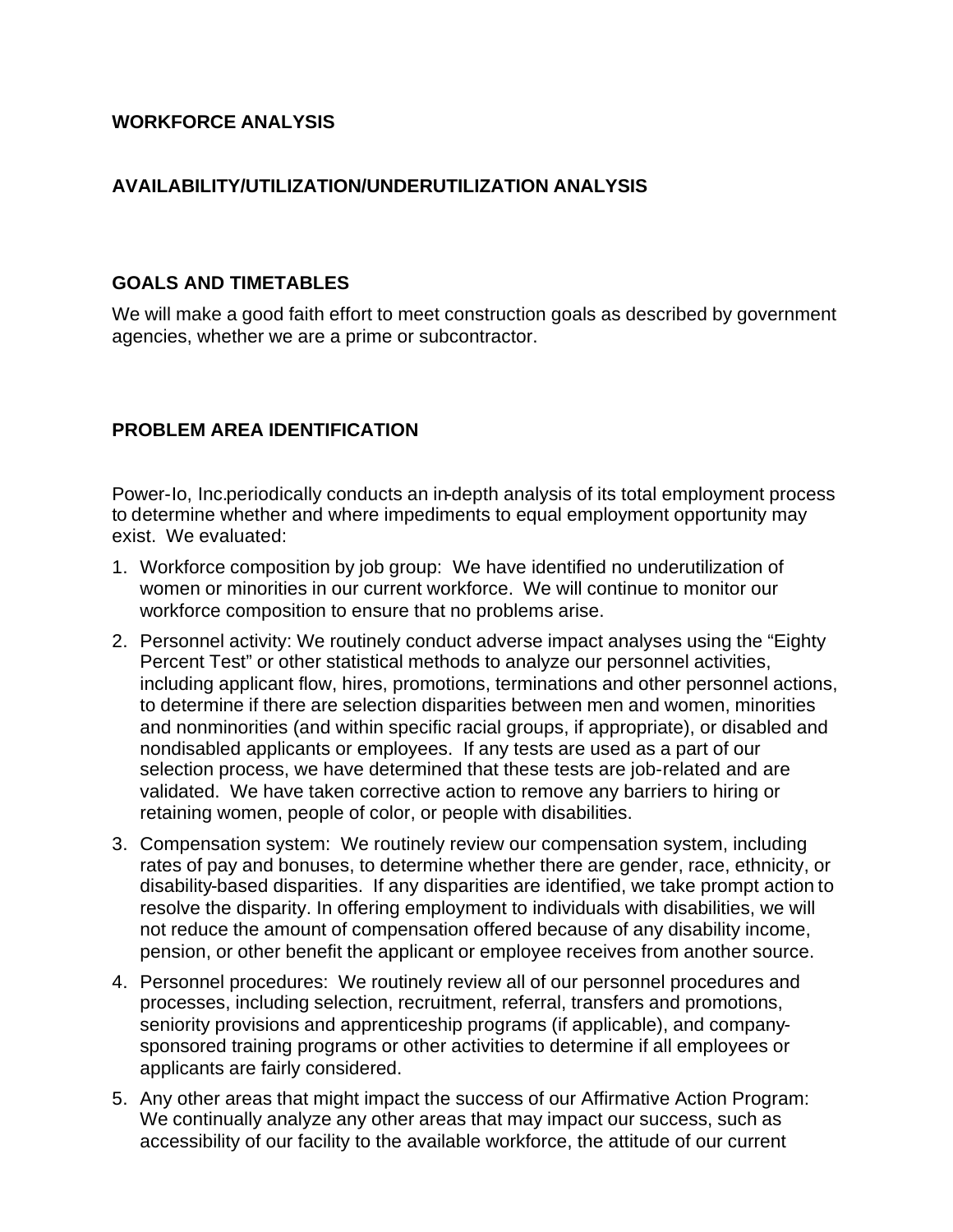workforce towards EEO, proper posting of our EEO policy and required governmental posters, proper notification of our subcontractors or vendors, and retention of records in accordance with applicable law. We take prompt action to remedy any problems in these areas through training of staff or other methods.

#### **ACTION-ORIENTED PROGRAMS:**

**Measures To Facilitate Implementation of Equal Employment Opportunity Policy and Affirmative Action Programs for Women, Minorities, and People with Disabilities** 

#### **Selection Process**

We will evaluate our selection process using an adverse impact analysis to determine if our requirements screen out a disproportionate number of minorities, women, or people with disabilities. All personnel involved in the recruitment, screening, selection, promotion, disciplinary, and related processes will be carefully selected and trained to ensure that there is a commitment to the affirmative action program and its implementation.

*Schedule for Review of Job Requirements:* We will annually review all physical and mental job requirements to ensure that these requirements do not tend to screen out qualified individuals with disabilities. We will determine whether these requirements are job-related and are consistent with business necessity and the safe performance of the job, and we will remove any physical or mental requirements that do not meet these criteria. Any job descriptions or requirements changed after review will be distributed to all relevant employees, particularly those involved in the selection process and supervision of employees.

*Pre-Employment Medical Examination:* If we require medical examinations or inquiries as a part of our selection process, all exams or inquiries will be conducted after a conditional offer of employment. Only job-related medical examinations and inquiries will be conducted, and the results of these examinations or inquiries will not be used to screen out qualified individuals with disabilities. Information obtained in response to such inquiries or examinations will be kept confidential except that (a) supervisors and managers may be informed regarding restrictions on the work or duties of individuals with disabilities and regarding accommodations, (b) first aid and safety personnel may be informed, where and to the extent appropriate, if the condition might require emergency treatment, and (c) officials, employees, representatives, or agents of the MN Department of Human Rights or local human rights agencies investigating compliance with the act or local human rights ordinances will be informed if they request such information.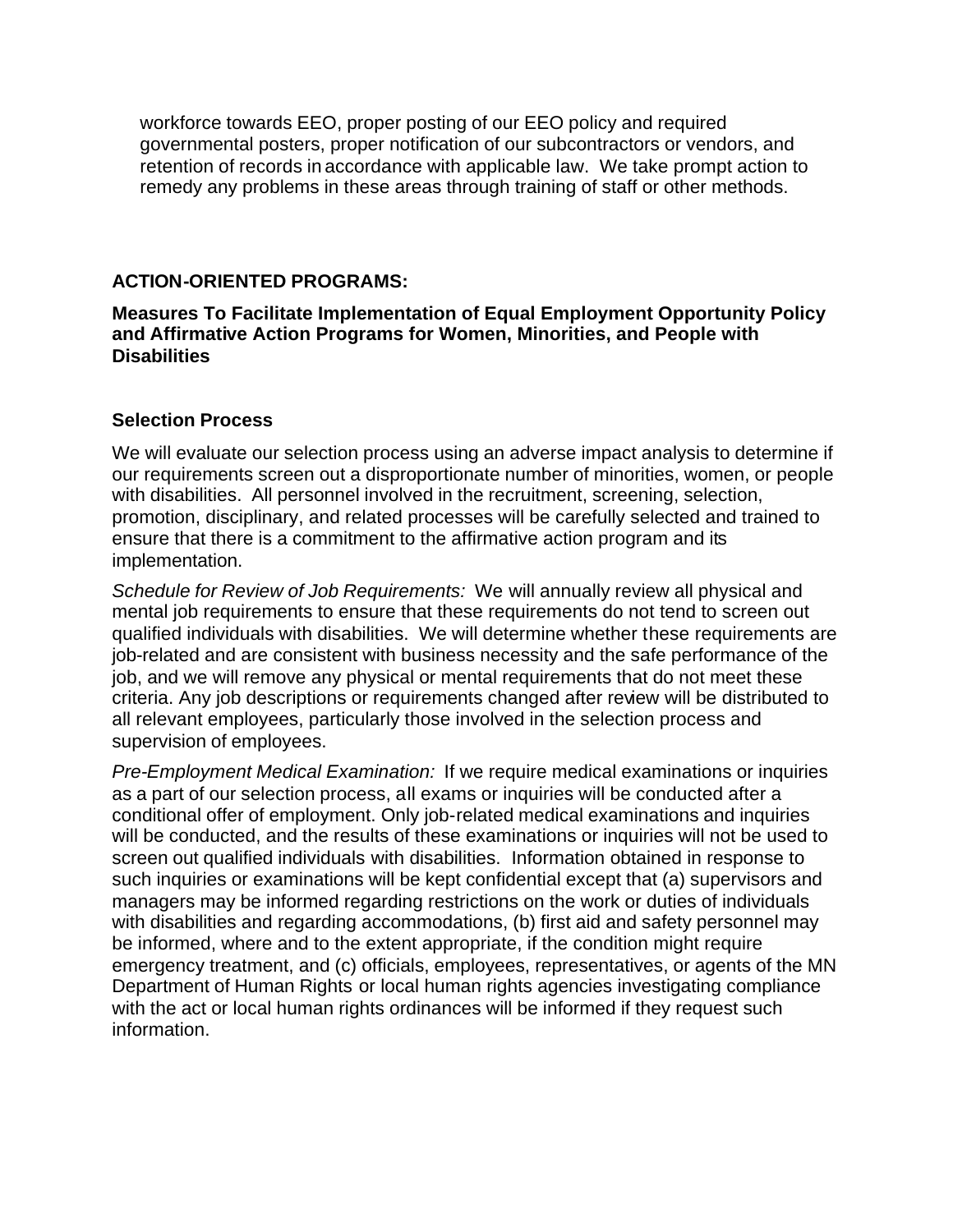# **Accommodations to Physical and Mental Limitations of Employees**

We will make reasonable accommodations to the physical and mental limitations of an employee or applicant unless such an accommodation would impose an undue hardship on the conduct of the business.

#### **Recruitment of Employees**

- 1. All solicitation or advertisements for employees will state that applicants will receive consideration for employment regardless of their race, color, creed, religion, national origin, sex, sexual orientation, disability, age, marital status, or status with regard to public assistance. When needed, to help address underutilization, help wanted advertising will also be placed in news media oriented towards women or minorities. Copies of advertisements for employees will be kept on file for review by enforcement agencies.
- 2. When we place help-wanted advertisements, we will not indicate a preference, limitation, or specification based on sex, age, national origin, or other protected characteristic, unless that characteristic is a bona fide occupational qualification for a particular job. We will not allow any employment agency with which we work to express any such limitation on our behalf, and we will require that these agencies share our commitment to EEO.
- 3. All positions for which we post or advertise externally will be listed with State of Minnesota Workforce Centers, America's Job Bank, or similar governmental agencies.
- 4. As necessary to ensure that potential candidates are aware of job openings, we will contact community organizations focused on the employment of women, minorities, and people with disabilities (including state vocational rehabilitation agencies or facilities, sheltered workshops, college placement offices, education agencies, or labor organizations). We will keep documentation of all contacts made and responses received, whether formal or informal. We will make every effort to give these agencies a reasonable amount of time to locate and refer applicants.
- 5. We will carry out active recruiting programs at relevant technical schools and colleges, where applicable.
- 6. We will encourage present minority, female, and disabled employees to recruit other employees.
- 7. *Consideration of minorities and women not currently in the workforce:* We will take additional steps to encourage the employment of women, minorities, and people with disabilities who are not currently in the workforce, such as providing part-time employment, internships, or summer employment.

#### **Training Programs**

Minority, female, and disabled employees will be afforded a full opportunity and will be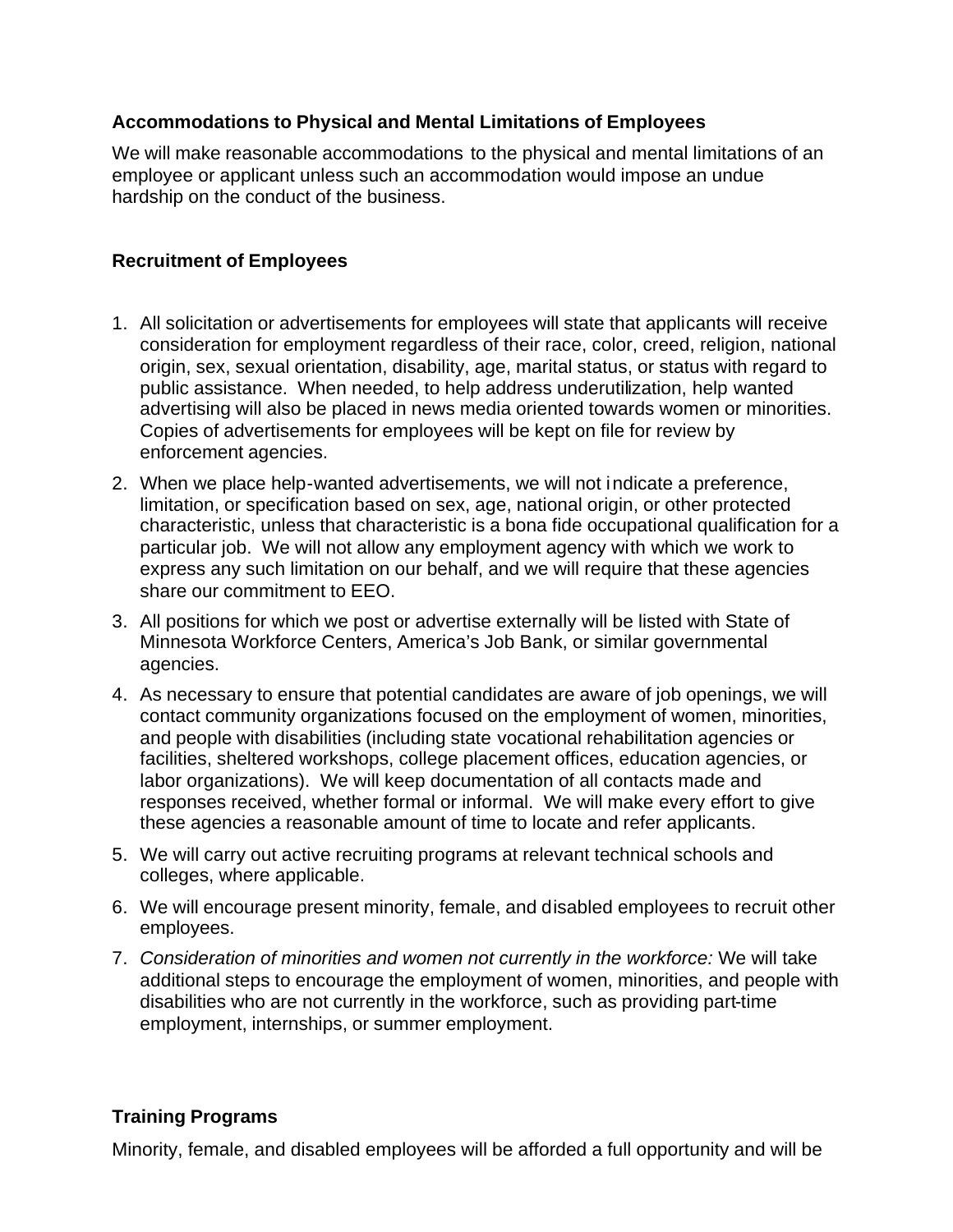encouraged to participate in all organization sponsored educational and training programs.

We will seek the inclusion of qualified minority, female, and disabled employees in any apprenticeship program in which we participate.

#### **Promotion Process**

Our promotion process has been developed and documented and only legitimate qualifications are considered in our promotion decisions. We conduct adverse impact analyses to ensure that women, minorities, and employees with disabilities are promoted at rates substantially similar to those of men, nonminorities, and employees without disabilities.

#### **Termination Process**

We use progressive discipline before terminating employees, where appropriate. All employees are made aware of our discipline process. We conduct adverse impact analyses to ensure that women, minorities, and employees with disabilities do not leave our company at rates substantially dissimilar to those of men, nonminorities, and employees without disabilities.

#### **Religion and National Origin Discrimination and Accommodation for Religious Observance and Practice**

As a part of our commitment to Equal Employment Opportunity for all, we have made a specific effort to ensure that national origin and religion are not factors in recruitment, selection, promotion, transfer, termination, or participation in training. The following activities are undertaken to ensure religion and national origin are not used as a basis for employment decisions:

- 1. Recruitment resources are informed of our commitment to provide equal employment opportunity without regard to national origin or religion.
- 2. Our employees are informed of our policy and their duty to provide equal opportunity without regard to national origin or religion.
- 3. Employment practices exist and are reviewed to ensure that we implement equal employment opportunity without regard to national origin or religion.
- 4. The religious observances and practices of our employees are accommodated, except where the requested accommodation would cause undue hardship on the conduct of our business.
- 5. We do not discriminate against any qualified applicant or employee because of race, color, creed, disability, age, sex, sexual orientation, marital status, or status with regard to public assistance in implementing the policy concerning non-discrimination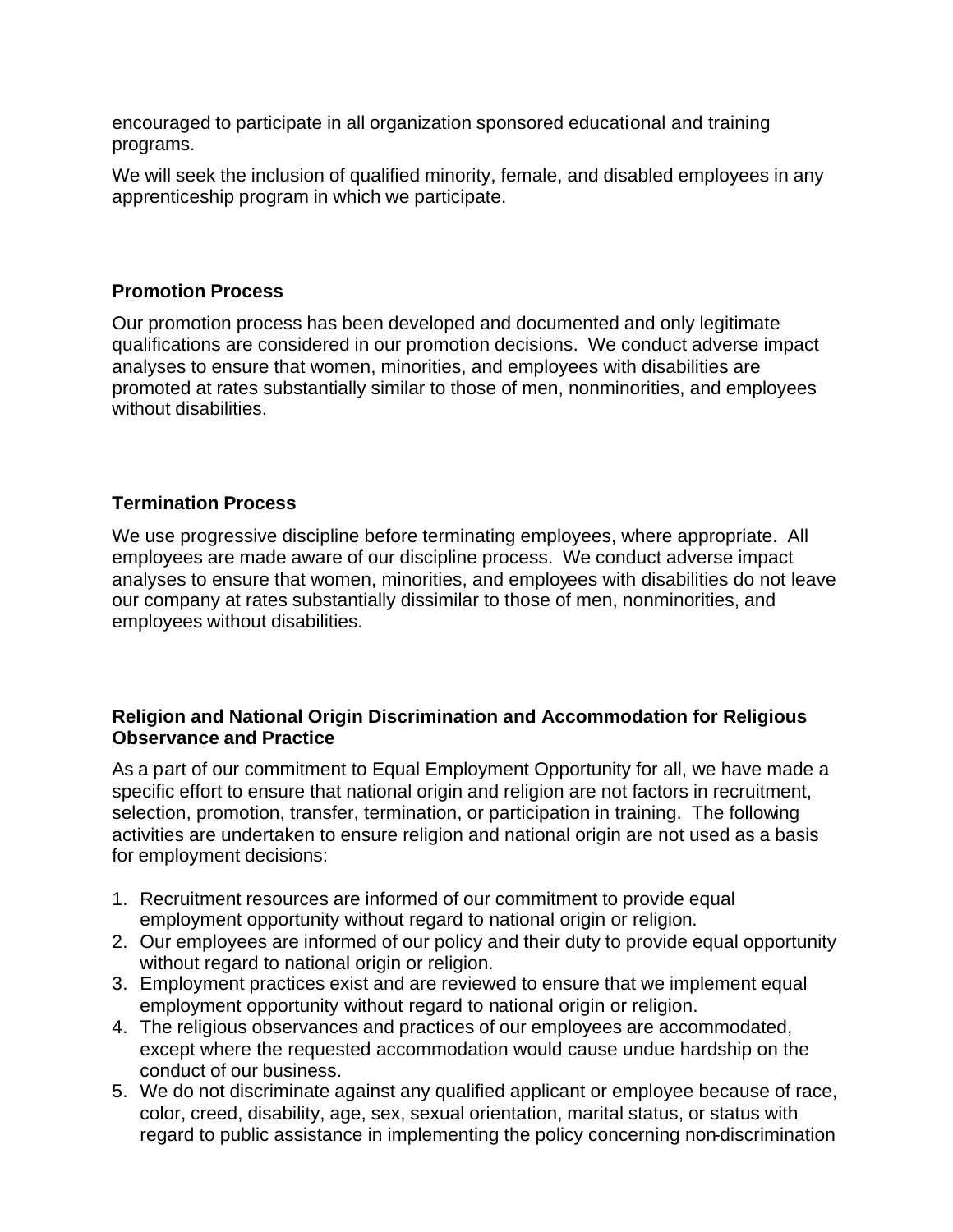based on national origin or religion.

# **Sex Discrimination Guidelines**

We incorporate the following commitments into this AAP to ensure that all laws related to the prohibition of discrimination based on sex are followed:

- 1. Employment opportunities and conditions of employment are not related to the sex of any applicant or employee. Salaries are not related to or based upon sex.
- 2. Women are encouraged to attend all training programs that can facilitate their chances for promotion, and to apply for all positions for which they are qualified.
- 3. We do not deny employment to women or men with young children and do not penalize, in conditions of employment, women or men who require time away from work for parental leave.
- 4. Appropriate physical facilities are provided to both sexes.

# **Prevention of Harassment and Discrimination**

Our company has developed policies prohibiting the harassment of or discrimination against any employee because of any characteristic protected under civil rights laws. We distribute these policies routinely to current employees and incorporate these policies as a part of new employee orientation. Employees are aware of contact persons to report any violation of these policies.

# **ANTI-HARASSMENT POLICY**

As a part of our commitment to equal opportunity, Power-Io, Inc. has adopted an antiharassment policy. Any employee who engages in harassment on the basis of race, color, creed, religion, national origin, sex, sexual orientation, marital status, status with regard to public assistance, membership or activity in a local human rights commission, disability, age, or other legally protected characteristics; any employee who permits employees under his/her supervision to engage in such harassment; or any employee who retaliates or permits retaliation against an employee who reports such harassment is guilty of misconduct and shall be subject to remedial action which may include the imposition of discipline or termination of employment.

Examples of harassment may include derogatory comments regarding a person's race, color, religion, or other protected characteristics, sexually explicit or other offensive images (whether printed or displayed on a computer), and jokes that are based on stereotypes of particular races, sexual orientations, ages, religions, or other protected characteristics.

*Sexual Harassment* is prohibited and includes any unwelcome sexual advance, request for sexual favor and other verbal or physical conduct of a sexual nature when:

- Submission to such conduct is made, either explicitly or implicitly, as a term or condition of employment;
- Submission to or rejection of such conduct is used as a factor in any employment decision affecting any individual; or
- Such conduct has the purpose or effect of unreasonably interfering with any